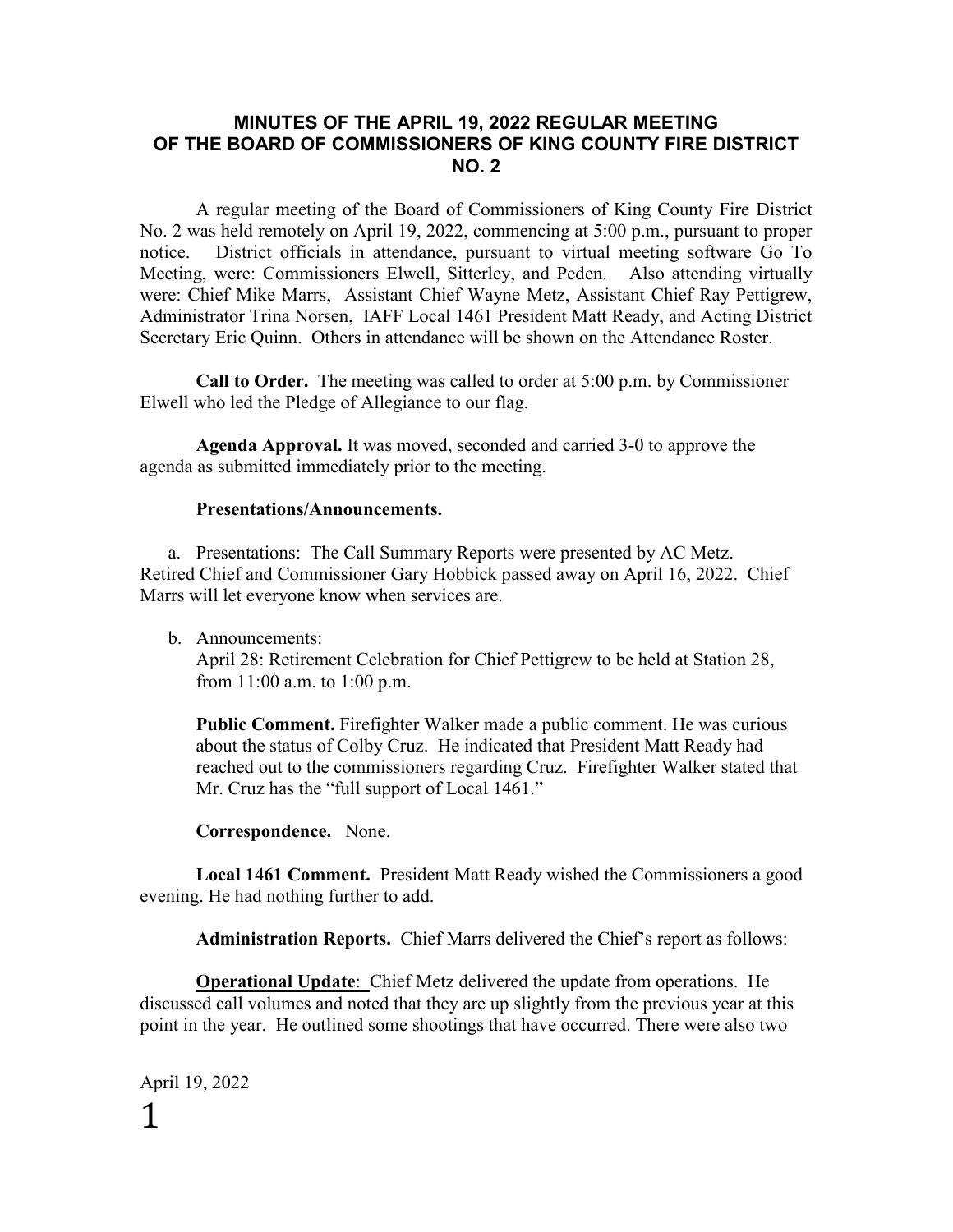residential fires. AC Metz discussed the recruits and the process involving them, such as the dates of beginning of academy.

**Facilities.** The administration is considering a contract with a general contractor for the tenant improvements at Station 19, without going out to bid as the amount may fall under the threshold for small works. There is nothing for the board to consider today. The Board will need to decide whether it wishes to scale the project back to get under \$350,000.00, but that may result in the district not getting the things we need. If it does not, we will proceed to competitive bidding.

**Equipment.** Chief Marrs discussed the short list of surplus items.

**Personnel.** The Retirement Celebration for AC Pettigrew will be on April 28th.

There are motions for permanent promotion to Captain under New Business, for Tim Lehner and Brien Marcus to replace Captains Tim Zimnisky and Jason Gay who were moved to the Inspector positions.

Under New Business, there is a motion to make a conditional offer of employment for one additional firefighter for the August academy, because the district was able to get one added spot in the academy.

**Events.** Chief Marrs presented the Covid-19 update and said the numbers are creeping up. He spoke with Dr. Rea recently regarding the need for firefighter/EMTs to be fully vaccinated and boosted. He discussed vaccine recommendations applicable to health care workers.

Attorney Eric Quinn discussed updates to the Open Public Meetings Act.

Trina sent out an email inquiring as to whether the second meeting in May could occur on May 24, and the board concurred in that change.

**Consent Agenda.** The Consent Agenda, all of which was approved 3-0, upon a motion made by Commissioner Sitterley and seconded by Commissioner Peden, consisted of the Chief's Report, the meeting minutes of the regular meeting of April 5, 2022, the declaration of surplus items for obsolete and/or damaged equipment not serviceable for current operations (list attached) and the Voucher Approval for April 2022 as follows: Expense Fund: Voucher No. 220401001 through No. 220401089 in the amount of \$1,641,980.17 due for payment on April 29, 2022.

### **Unfinished Business.** None.

**New Business. Motion: Employment Contract for Assistant Chief/Fire Marshal Position.**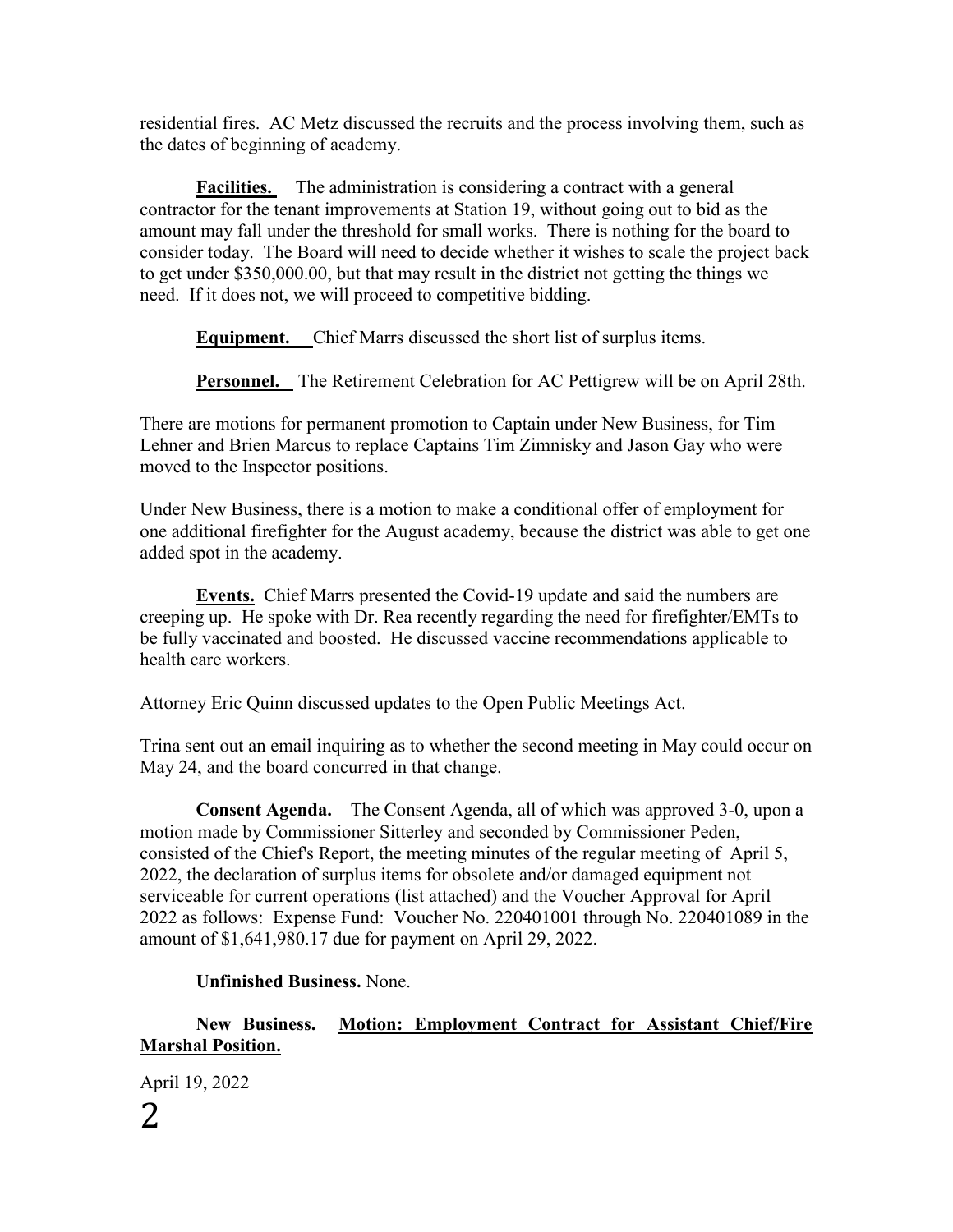Commissioner Sitterley moved, and Commissioner Peden seconded, a motion to approve the employment contract for Ray Desmarais for the position of Assistant Chief/Fire Marshal as submitted. The contract shall be effective May 1, 2022. Motion carried, 3-0.

#### **Motion: Permanent Appointment to Captain – Tim Lehner.**

Commissioner Sitterley moved, and Commissioner Peden seconded, a motion to authorize Chief Marrs to promote Tim Lehner to a permanent Captain position. The start date for the position is May 1, 2022 with a probation period of twelve months. This promotion is being made from the 2021-2023 Captain Promotional list. Motion carried, 3-0.

#### **Motion: Permanent Appointment to Captain – Brien Marcus.**

Commissioner Sitterley moved, and Commissioner Peden seconded, a motion to authorize Chief Marrs to promote Brien Marcus to a permanent Captain position. The start date for the position is June 1, 2022 with a probation period of twelve months. This promotion is being made from the 2021-2023 Captain Promotional list. Motion carried, 3-0.

#### **Motion: Conditional Offer of Employment for Firefighter Recruit.**

Commissioner Sitterley moved, and Commissioner Peden seconded, a motion to authorize Chief Marrs to make a conditional offer of employment to Jared Bowser, to be effective August 15, 2022. The conditional offer of employment is subject to successful completion of a background check, medical and psychological tests, drug screen test, and completion of fire academy and is subject to an eighteen-month probationary period.

**Executive Session:** Chair Elwell announced a need for an executive session to review the performance of a public employee, pursuant to RCW  $42.30.110(1)(g)$ . Chief Marrs said the Board would need 15 minutes in executive session. The Board convened into executive session at 5:35 p.m. The session ended at 5:50 p.m., but the board waited for two minutes for participants to rejoin the meeting, and then the board reconvened in open session at 5:52 p.m.

#### **Motion: To separate employment of Charlie Dow.**

Commissioner Peden moved, and Commissioner Sitterley seconded, a motion to separate the employment of Charlie Dow, effective April 30, 2022, pursuant to the requirements of Governor Inslee's Proclamations 21-14.1 and 21-14.2. This is a nondisciplinary separation, and Mr. Dow is eligible for re-employment depending on his vaccination status, the availability of work and his fitness to perform the work. Motion carried, 3-0.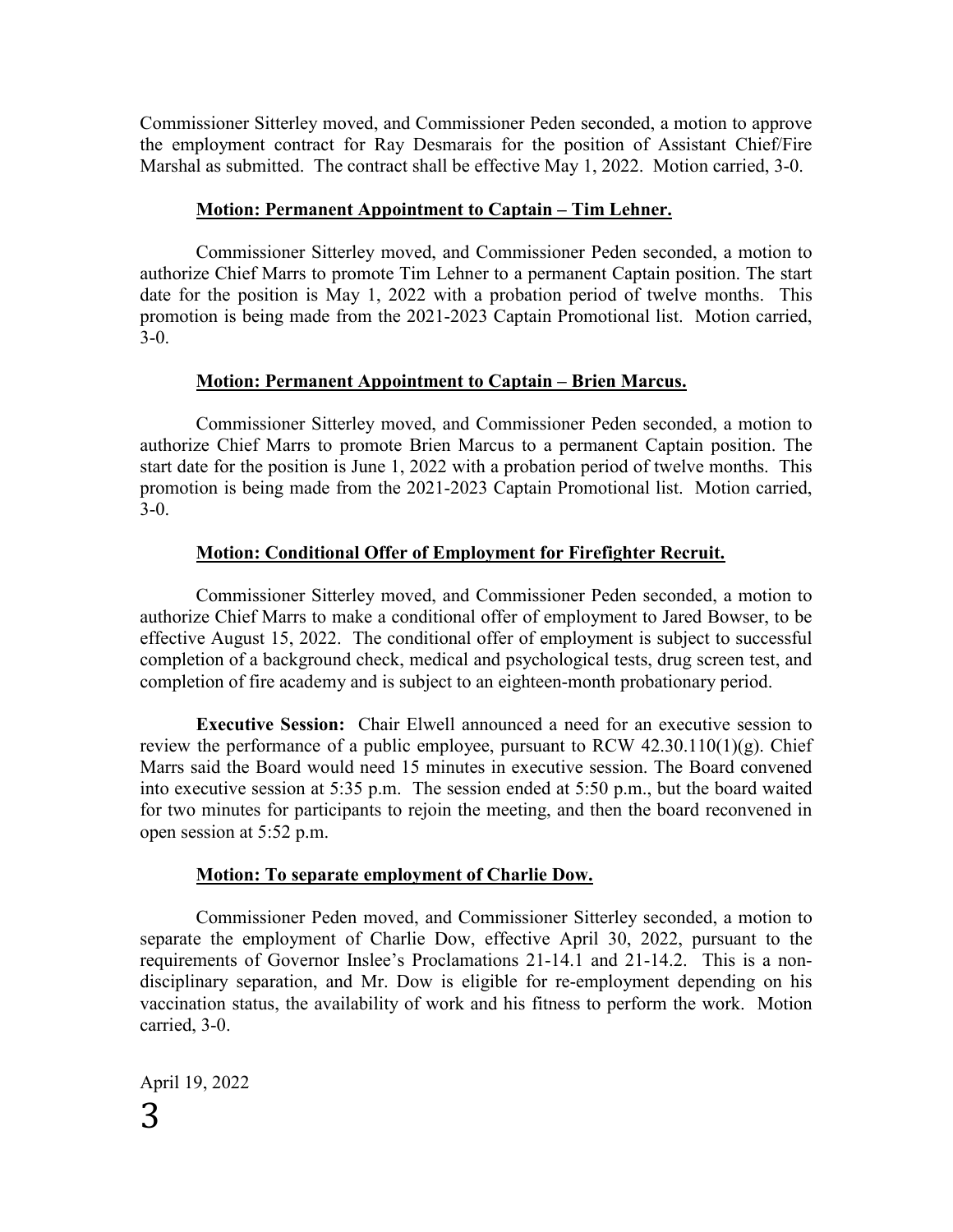#### **Motion: To separate employment of Colby Cruz .**

Commissioner Peden moved, and Commissioner Sitterley seconded, a motion to separate the employment of Colby Cruz, effective April 30, 2022, pursuant to the requirements of Governor Inslee's Proclamations 21-14.1 and 21-14.2. This is a nondisciplinary separation, and Mr. Cruz is eligible for re-employment depending on his vaccination status, the availability of work and his fitness to perform the work. Motion carried, 3-0.

**Good of the Order.** None.

**Adjournment.** Pursuant to motion, the meeting was adjourned at 5:54 p.m.

**Attachments.** Attached to these Minutes are copies of:

- 1. the Meeting Notice
- 2. the Meeting Agenda
- 3. the Attendance Roster
- 4. surplus property list
- 5. summary call reports
- 6. voucher approval
- 7. Employment Contract for Ray Desmarais

Minutes Approved: **May 3, 2022**.

P L.Jbelf Chris Elwell (May 3, 2022 19:00 PDT)

 Chris Elwell Chairman

Attest:

 $\frac{1}{\sqrt{1-\frac{1}{2}}}\$  Joseph F. Quinn (May 4, 2022 08:57 PDT) Joseph F. Quinn

Joseph F. Quinn, District Secretary Ted Sitterley

Commissioner

Rudy Peden (May 3, 2022 18:19 PDT) Rudy Peden

> Rudy Peden Commissioner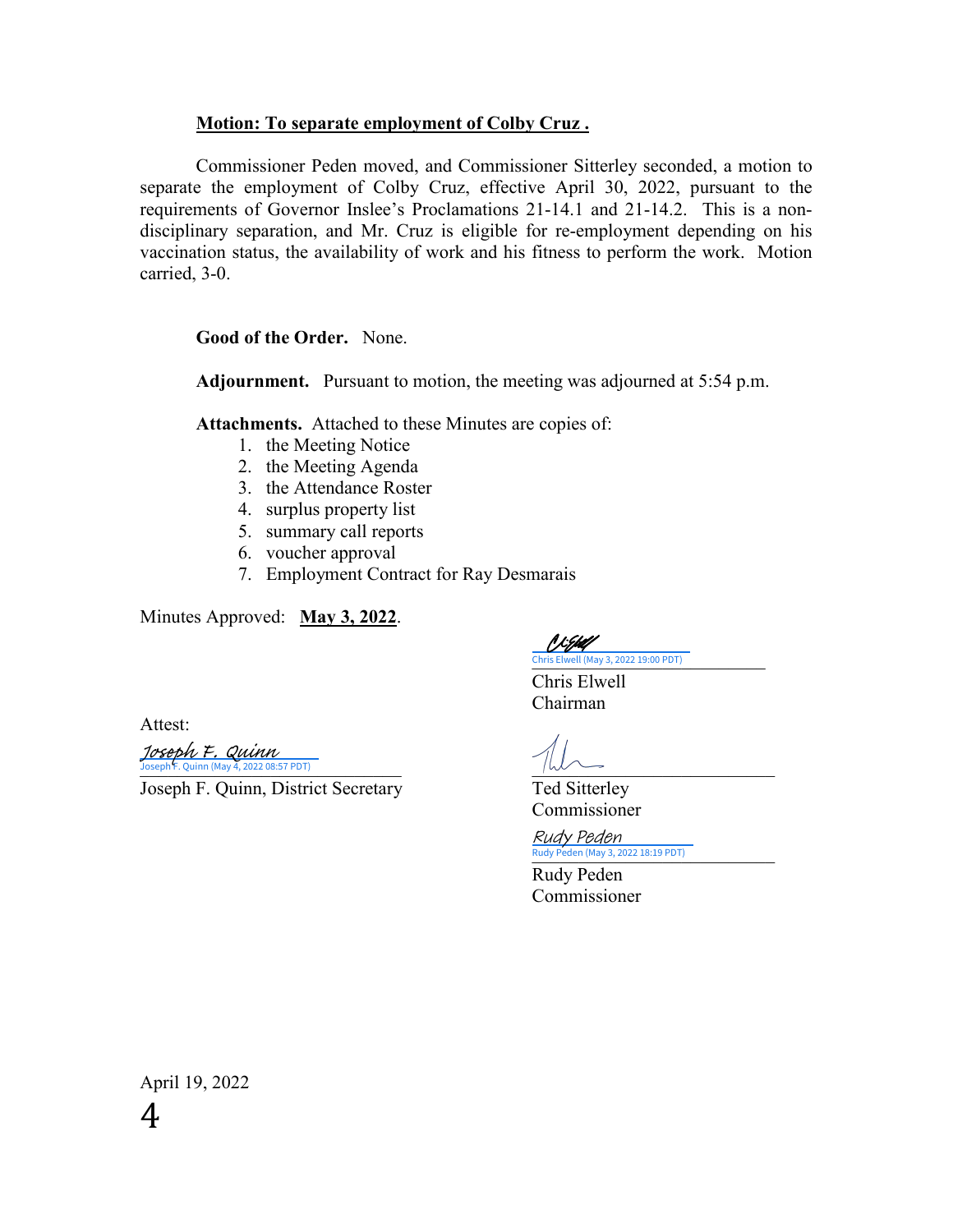# Minutes of the 4/19/2022 KCFD2 Board Meeting

Final Audit Report 2022-05-04

| Created:        | 2022-05-04                                   |
|-----------------|----------------------------------------------|
| By:             | Trina Norsen (tnorsen@king2fd.org)           |
| Status:         | Signed                                       |
| Transaction ID: | CBJCHBCAABAAhoh1Gf3LdrAePGd7mrCGnI6E q i69fq |
|                 |                                              |

# "Minutes of the 4/19/2022 KCFD2 Board Meeting" History

- **D** Document created by Trina Norsen (tnorsen@king2fd.org) 2022-05-04 - 0:25:36 AM GMT
- $\boxtimes$  Document emailed to Chris Elwell (celwell@king2fd.org) for signature 2022-05-04 - 0:26:20 AM GMT
- Document emailed to Ted Sitterley (ted.sitterley@us.belfor.com) for signature 2022-05-04 - 0:26:20 AM GMT
- Document emailed to Rudy Peden (firesta33@yahoo.com) for signature 2022-05-04 - 0:26:20 AM GMT
- Document emailed to Joseph F. Quinn (joequinn@firehouselawyer.com) for signature 2022-05-04 - 0:26:21 AM GMT
- **Email viewed by Ted Sitterley (ted.sitterley@us.belfor.com)** 2022-05-04 - 0:30:38 AM GMT
- **B** Email viewed by Rudy Peden (firesta33@yahoo.com) 2022-05-04 - 1:13:27 AM GMT
- $\mathscr{O}_\bullet$  Document e-signed by Rudy Peden (firesta33@yahoo.com) Signature Date: 2022-05-04 - 1:19:26 AM GMT - Time Source: server
- **Email viewed by Chris Elwell (celwell@king2fd.org)** 2022-05-04 - 1:59:39 AM GMT
- Co Document e-signed by Chris Elwell (celwell@king2fd.org) Signature Date: 2022-05-04 - 2:00:17 AM GMT - Time Source: server
- $\mathscr{D}_{\bullet}$  Document e-signed by Ted Sitterley (ted.sitterley@us.belfor.com) Signature Date: 2022-05-04 - 2:41:22 PM GMT - Time Source: server

## **Adobe Acrobat Sign**